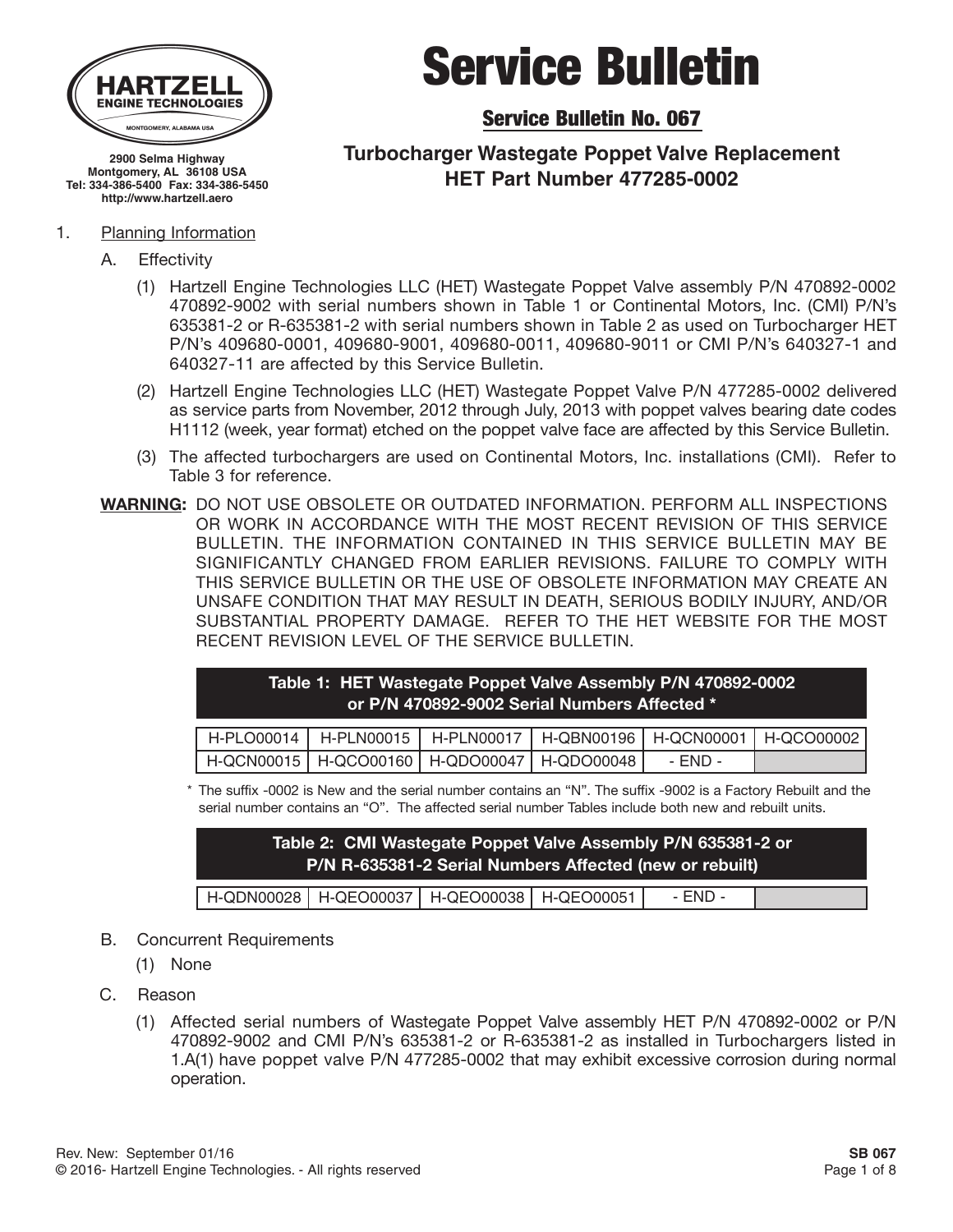**Service Bulletin No. 067**

#### **Turbocharger Wastegate Poppet Valve Replacement HET Part Number 477285-0002**

- (2) Corrosion of the Wastegate Poppet Valve may result in a slow loss of manifold pressure due to leakage past the corroded valve and may require replacement of the Poppet Valve.
- (3) Affected Poppet Valves P/N 477285-0002 must be replaced with a Poppet Valve that is not affected by this Service Bulletin.
- (4) Regulatory action is unknown.
- D. Description
	- (1) This Service Bulletin provides Instructions for Continued Airworthiness (ICA).
	- (2) This Service Bulletin requires replacement of the Poppet Valve in affected Wastegate Poppet Valve assemblies HET P/N 470892-0002, 470892-9002, and CMI P/N 635381-2, R-635381-2.
- E. Compliance
	- (1) For affected Poppet Valves with less than one hundred (100) hours time in service (TIS), at the next scheduled inspection event or one (1) year after the effective date of this Service Bulletin, whichever occurs first, inspect the affected Wastegate Poppet Valve assembly in accordance with the Accomplishment Instructions of this Service Bulletin.
	- (2) For affected Poppet Valves with one hundred (100) hours time in service (TIS) and above, within the next twenty-five (25) hours TIS, at the next scheduled inspection event, or one (1) year after the effective date of this Service Bulletin, whichever occurs first, inspect the affected Wastegate Poppet Valve assembly in accordance with the Accomplishment Instructions of this Service Bulletin.
	- (3) Compliance with the Accomplishment Instructions in this Service Bulletin is the terminating action for this Service Bulletin.
- F. Approval
	- (1) FAA acceptance has been obtained on technical data in this publication that affects type design.
- G. Manpower
	- (1) Up to two (2.0) man hours of labor are needed for removal, inspection and replacement of an affected Wastegate Poppet Valve assembly from the turbocharger when performed in conjunction with regularly scheduled maintenance inspection.
	- (2) If an affected Wastegate Poppet Valve assembly is field repaired, approximately one (1) man hour is required in addition to the time specified in section 1.G.(1).
- H. Weight and Balance
	- (1) No change.
- I. References

- (1) Applicable aircraft and engine maintenance manuals of the latest revision.
- (2) HET 400600-0000 Rev. B or latest Turbocharger Overhaul & Maintenance manual.
- (3) HET 400999-0000 Rev. C or latest Turbocharger Valves & Controller Overhaul & Maintenance manual if field repair is to be performed.
- J. Other Publications Affected
	- (1) None.

CAUTION: DO NOT USE OBSOLETE OR OUTDATED INFORMATION. PERFORM ALL INSPECTIONS OR WORK IN ACCORDANCE WITH THE MOST RECENT REVISION OF A DOCUMENT.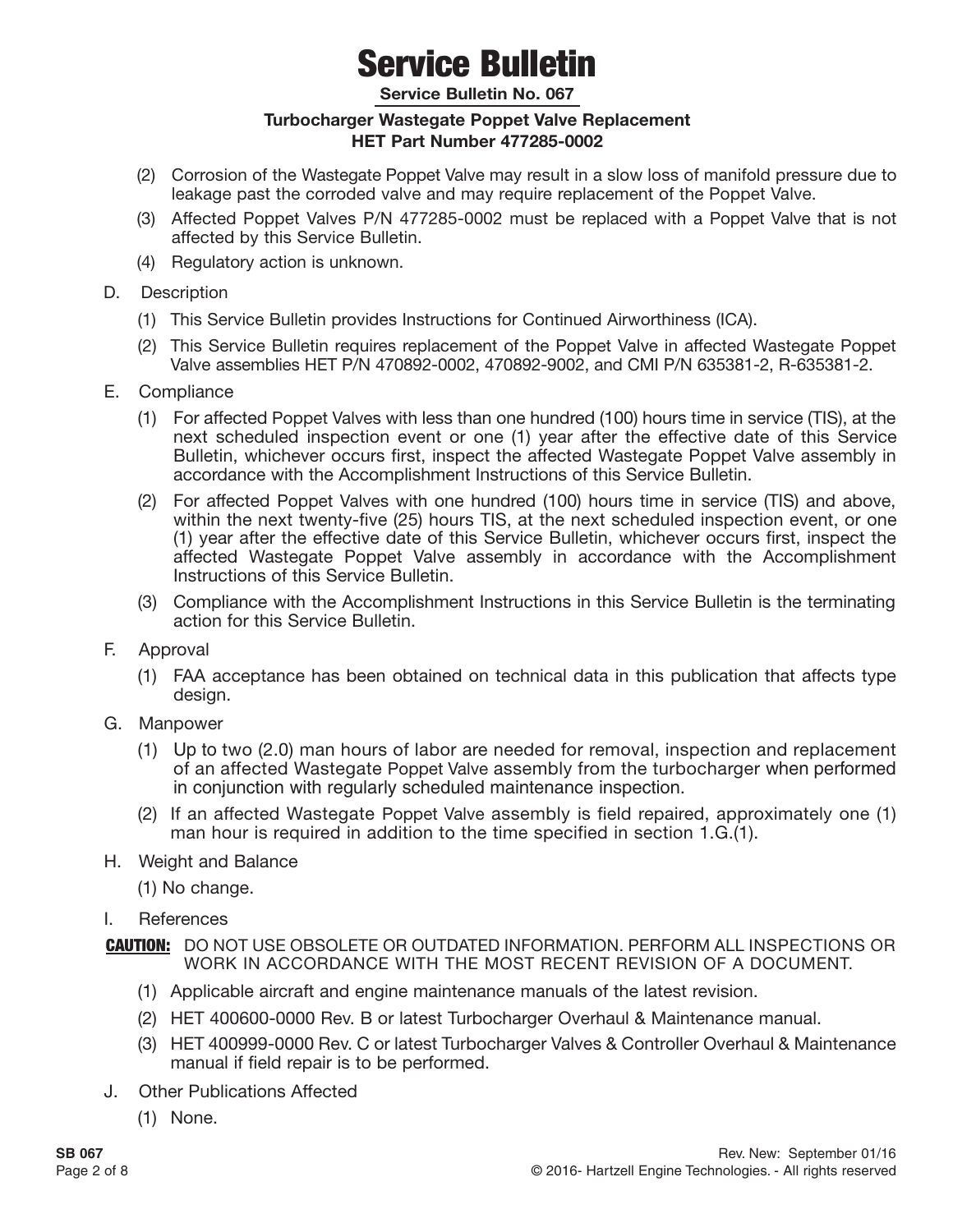**Service Bulletin No. 067**

#### **Turbocharger Wastegate Poppet Valve Replacement HET Part Number 477285-0002**

- 2. Material Information
	- A. One (1) each, Poppet Valve, HET P/N 477285-0002 for the affected Wastegate Poppet Valve assembly HET P/N's 470892-0002, 470892-9002 or CMI P/N's 635381-2, R-635381-2 if poppet valve replacement is performed.
	- B. Two (2) each, Lock Plates, HET P/N 477291 to secure the Wastegate Poppet Valve assembly after inspection and repair.
- 3. Accomplishment Instructions
	- **WARNING 1:** THIS PROCEDURE MUST BE PERFORMED BY COMPETENT AND QUALIFIED PERSONNEL WHO ARE FAMILIAR WITH ENGINE AND AIRFRAME MAINTENANCE THAT IS SPECIFIC TO THE ENGINE TURBOCHARGER SYSTEM. FAILURE TO DO SO MAY RESULT IN ECONOMIC LOSS, EQUIPMENT DAMAGE, AND/OR PHYSICAL INJURY.
	- **WARNING 2:** DO NOT USE OBSOLETE OR OUTDATED INFORMATION. PERFORM ALL INSPECTIONS OR WORK IN ACCORDANCE WITH THE MOST RECENT REVISION OF THIS SERVICE BULLETIN (SB) AND THE APPLICABLE AIRCRAFT MAINTENANCE MANUAL AND/OR ENGINE SERVICE INSTRUCTIONS. INFORMATION CONTAINED IN THESE MANUALS OR THIS SB MAY BE SIGNIFICANTLY CHANGED FROM EARLIER REVISIONS. FAILURE TO COMPLY WITH THE SB OR THE USE OF OBSOLETE INFORMATION MAY CREATE AN UNSAFE CONDITION THAT MAY RESULT IN DEATH, SERIOUS BODILY INJURY, AND/ OR SUBSTANTIAL PROPERTY DAMAGE. REFER TO THE APPLICABLE ENGINE MANUFACTURER'S PUBLICATIONS AND/OR AIRCRAFT MAINTENANCE MANUAL INDEX FOR THE MOST RECENT REVISION LEVELS.
	- **CAUTION:** DO NOT DEPEND ON THIS SERVICE BULLETIN FOR GAINING ACCESS TO THE AIRCRAFT AND ENGINE. ACCESS REQUIRES USE OF THE APPLICABLE MANUFACTURER'S MAINTENANCE MANUALS OR SERVICE INSTRUCTIONS. IN ADDITION, ANY PREFLIGHT OR IN FLIGHT OPERATIONAL CHECKS REQUIRE USE OF THE APPROPRIATE AFM OR POH.
	- A. Identification
		- (1) Determine the Turbocharger part number through documentation or by visual inspection of the Turbocharger data tag. The Turbocharger containing the affected Wastegate Poppet Valve assembly is HET P/N 409680-0001, 409680-9001, 409680-0011, 409680-9011, or CMI P/N's 640327-1 and 640327-11.
		- (2) Determine the Wastegate Poppet Valve assembly serial number through documentation or by visual inspection of the Wastegate Poppet Valve assembly data tag.
			- (a) The Wastegate Poppet Valve assembly is affected if listed in Table 1 or Table 2. Refer to Fig. 1.
		- (3) If the Wastegate Poppet Valve assembly is not listed in either Table, but the documentation indicates a poppet valve HET P/N 477285-0002 has been replaced after November, 2012, continue to 3.B.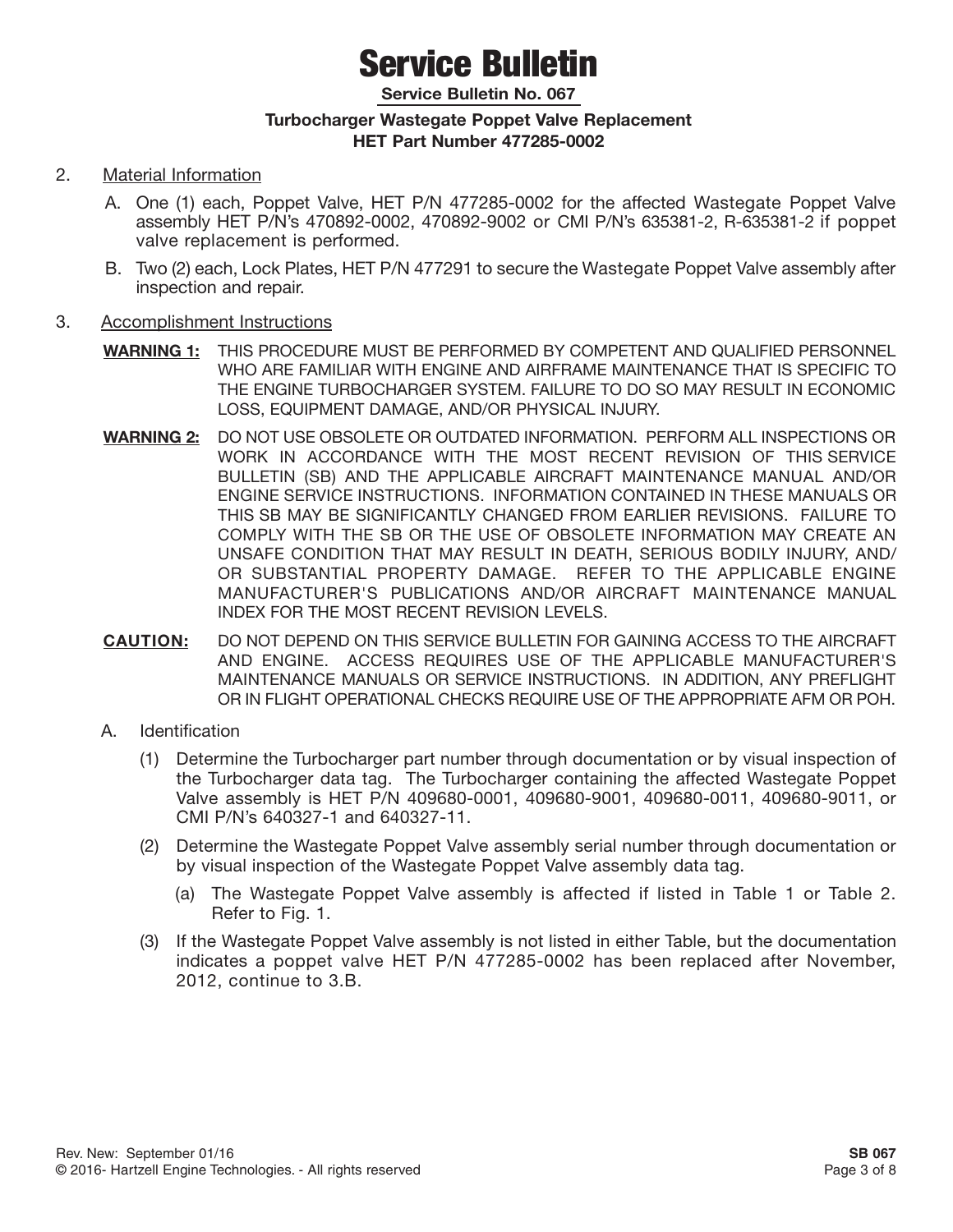**Service Bulletin No. 067**

#### **Turbocharger Wastegate Poppet Valve Replacement HET Part Number 477285-0002**

- B. Inspection for Field Repair Poppet Valve:
	- (1) Remove the affected Wastegate Poppet Valve assembly from the Turbocharger in accordance with the aircraft/engine and the HET 400600-0000 Rev B or latest maintenance manuals.
	- (2) Inspect the face of the Poppet Valve for the affected date code (H1112) shown in Fig. 2:
		- (a) If the date code is H1112, continue to 3.C(1) or 3.C(4).
		- (b) If the date code is not H1112, continue to 3.D.
	- (3) If the date code can not be determined, place a magnet on the valve face similar to that shown in Fig. 4.
		- (a) If the magnet sticks to the Poppet Valve, it is an affected Poppet Valve. Continue to 3.C(1) or 3.C(4).
		- (b) If the magnet does not stick to the Poppet Valve, it is not an affected. Continue to 3.D.
- C. Corrective Action:
	- (1) Remove the affected Wastegate Poppet Valve assembly from the Turbocharger in accordance with the applicable aircraft/engine and HET maintenance manuals.
	- (2) Repair or replace the affected Wastegate Poppet Valve assembly in accordance with the following instructions:
		- (a) Wastegate Poppet Valve Repair replace the affected Poppet Valve using the applicable sections of the HET 400999-0000 Rev. C or later Turbocharger Valves & Controller Overhaul & Maintenance manual to disassemble, repair, reassemble, and test the Wastegate Poppet Valve assembly or;
		- (b) Return the affected Wastegate Poppet Valve assembly properly packaged to HET for repair/replacement following the instructions contained in the Service Bulletin Appendix.
	- (3) Prior to installation of the repaired or replaced Wastegate Poppet Valve assembly inspect the hold down clamp for cracks or elongated holes and inspect the bolts for thread damage. Replace if required.
	- (4) Install an unaffected Wastegate Poppet Valve assembly on the Turbocharger using two (2) new HET P/N 477291 lockplates in accordance with the instructions in the HET 400600-0000 Rev. B or later Turbocharger Overhaul & Maintenance manual and the applicable aircraft/engine maintenance manuals.
- D. Return to Service
	- (1) Inspect the Turbocharger system installation on the aircraft or engine as instructed in the latest revision of the applicable aircraft/engine maintenance manual.
	- (2) Perform the recommended functional tests in accordance with the appropriate aircraft/ engine maintenance manuals and POH or AFM.
	- (3) Using the the latest revision of the applicable aircraft maintenance manual, install any portion of the aircraft that was removed to gain access.
- E. Maintenance Record
	- (1) Make an aircraft logbook entry to indicate the completion of this Service Bulletin as applicable, noting compliance with this Service Bulletin as terminating action.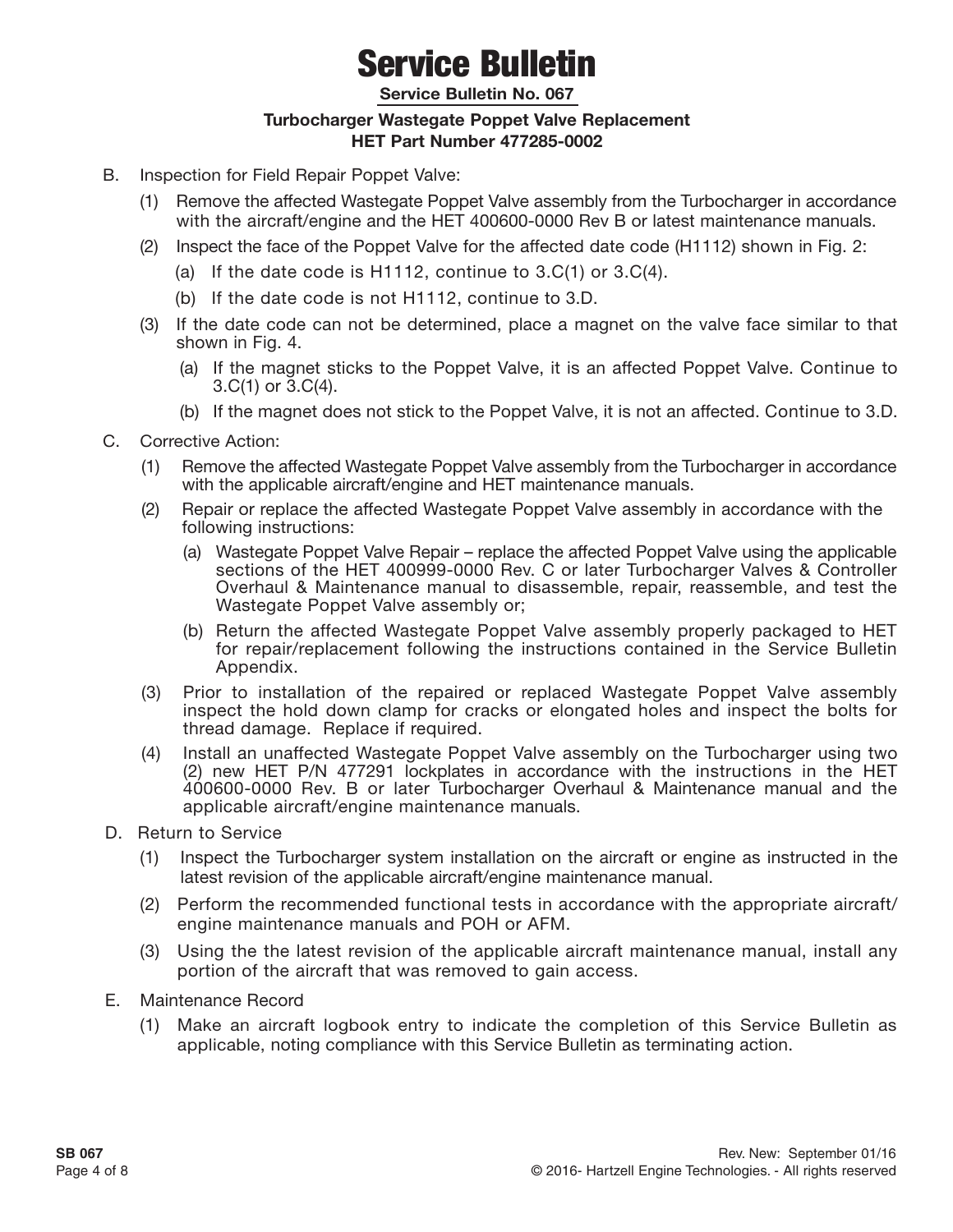**Service Bulletin No. 067**

#### **Turbocharger Wastegate Poppet Valve Replacement HET Part Number 477285-0002**

#### 4. Contact Information

- A. Contact **HET Product Support** for all communications regarding the technical content of this Service Bulletin and to obtain **RMA** return information.
	- (1) Phone +1.334.386.5400 (Option 2)
	- (2) Fax +1.334.386.5450.
	- (3) E-mail at techsupport@HartzellEngineTech.com.
	- (4) Address

Hartzell Engine Technologies LLC 2900 Selma Highway, Montgomery, AL 36108 USA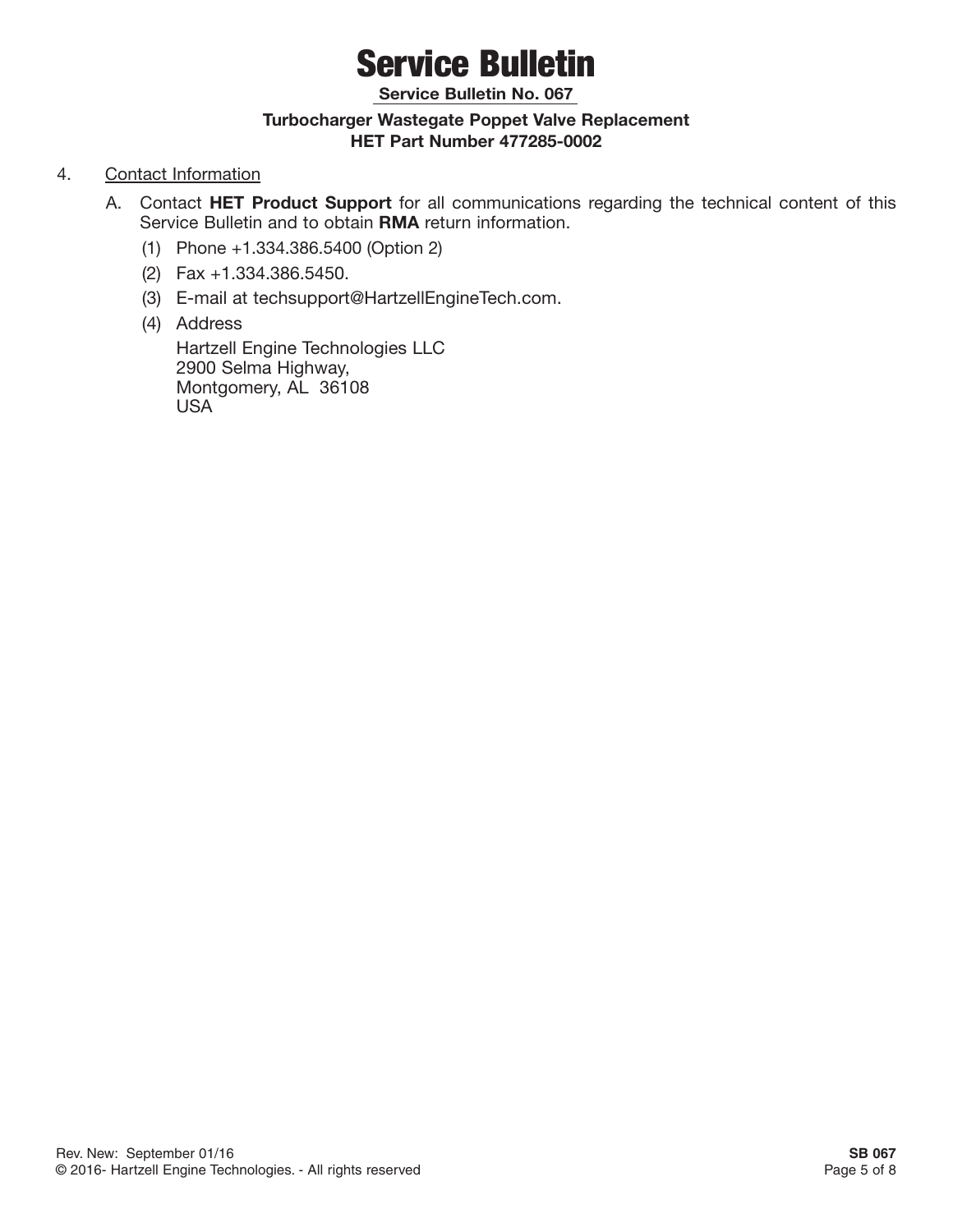**Service Bulletin No. 067**

**Turbocharger Wastegate Poppet Valve Replacement HET Part Number 477285-0002**



**Figure 1 - Wastegate Poppet Valve Assembly (HET P/N 470892-9002 Factory Rebuilt) above (CMI P/N 635381-2 Factory New) below**

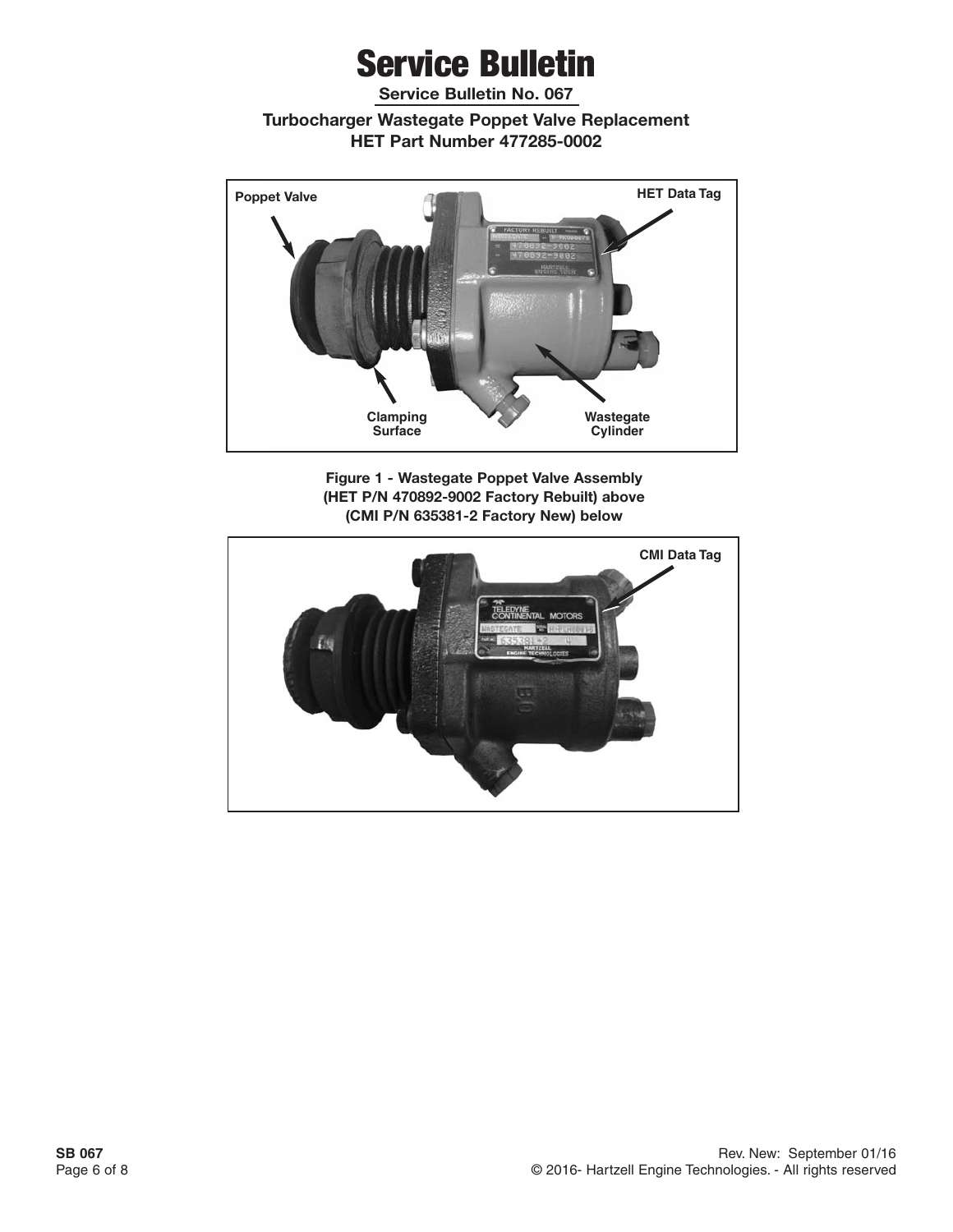**Service Bulletin No. 067**

**Turbocharger Wastegate Poppet Valve Replacement HET Part Number 477285-0002**



**Figure 2 - New Poppet Valve (HET P/N 477285-0002) with H1112 Date Code**



**Figure 3 - Corroded Poppet Valve Examples**



**Figure 4 - Poppet Valve Magnet Check**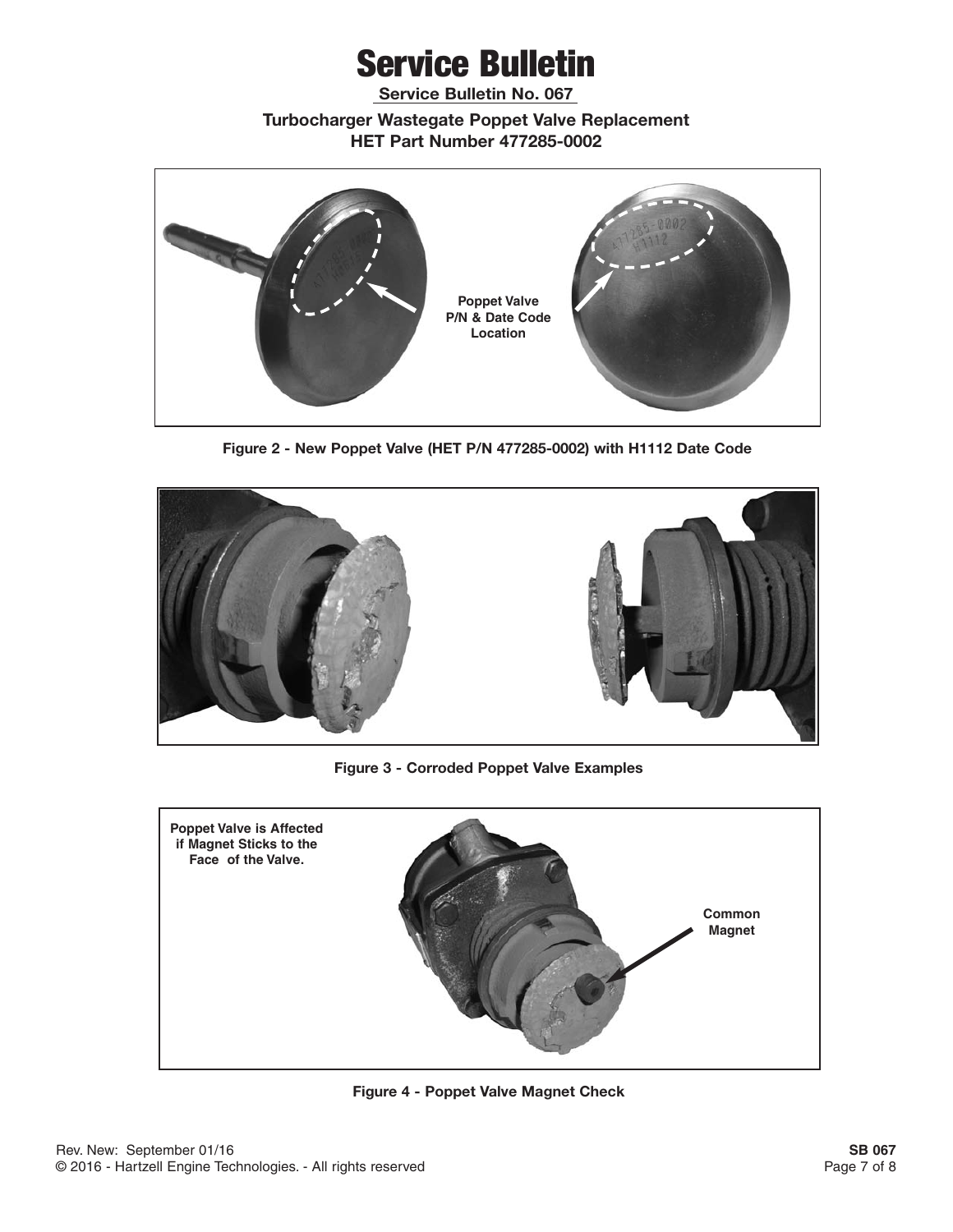**Service Bulletin No. 067**

#### **Turbocharger Wastegate Poppet Valve Replacement HET Part Number 477285-0002**

#### **Table 3 - Reference Guide\***

| <b>Turbocharger</b><br><b>Part Number</b>                                                     | Wastgate<br><b>Part Number</b>                                   | <b>Engine Model</b>                     | <b>Aircraft Model</b>                          |
|-----------------------------------------------------------------------------------------------|------------------------------------------------------------------|-----------------------------------------|------------------------------------------------|
| 409680-0001<br>409680-9001<br>(CMI 640327-1)<br>409680-0011<br>409680-9011<br>(CMI 640327-11) | 470892-0002<br>470892-9002<br>(CMI 635281-2)<br>(CMI R-635281-2) | <b>TSIO-520-L</b><br><b>TSIO-520-WB</b> | Beech Baron 58P, 58TC<br>Beech Baron 58P, 58TC |

\* Use for reference purposes only. Aircraft/engines listed are inclusive of but not limited to these models. Applicable engine and aircraft manufacturer's Type Certification information should be consulted as the official source.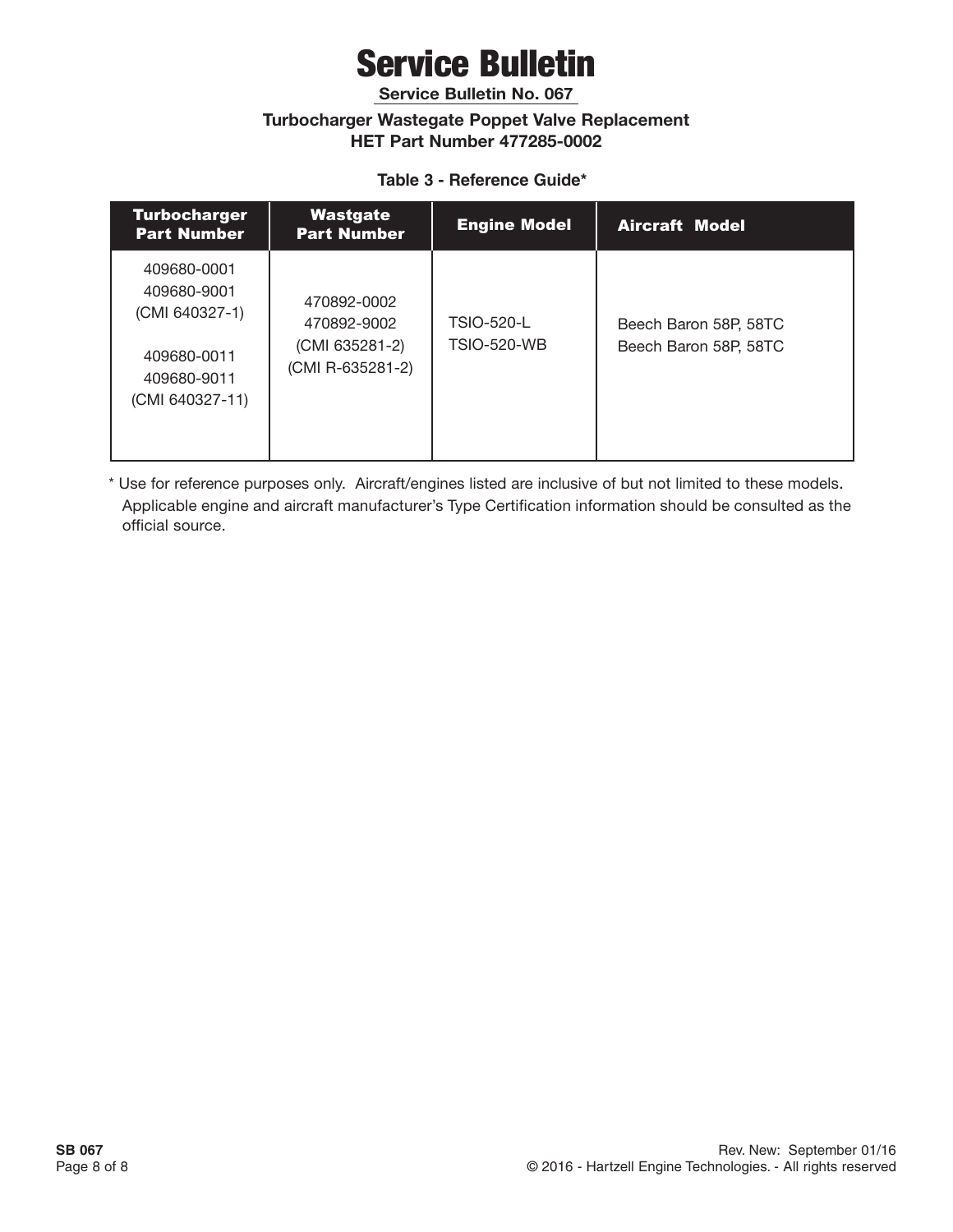### Service Bulletin Appendix

**Service Bulletin No. 067**

#### **Turbocharger Wastegate Poppet Valve Replacement HET P/N 477285-0002**

#### **1. ELIGIBILITY:**

- A. HET P/N 470892-0002 or 470892-9002 Wastegate Poppet Valve assembly with serial numbers listed in Table 1.
- B. CMI P/N 635381-2 or R-635381-2 Wastegate Poppet Valve assembly with serial numbers listed in Table 2.
- C. HET P/N 477285-0002 Poppet Valve with date code stamp H1112 or that were delivered between November, 2012 through July, 2013.
	- (1) Includes Wastegate Poppet Valve assembly documented to contain affected Poppet Valve through field overhaul or repair.

#### **2. COMMERCIAL ASSISTANCE PROGRAM:**

- A. Hartzell Engine Technologies LLC (HET) will provide the following with the submission of a completed SB 067 Claim Form, copies of invoices showing breakdown of labor charges, material and log book entries and Poppet Valve assembly documentation as applicable. **Any commercial assistance or other consideration shall expire twelve (12) calender months from the original published date of SB 067.**
	- (1) For field replacement of the Poppet Valve in an eligible Wastegate Poppet Valve assembly, HET will provide a replacement Poppet Valve and two (2) Lockplates, plus up to 3 hours labor at a shop rate not to exceed \$75 per hour.
	- (2) For return of an eligible Wastegate Poppet Valve assembly, HET will repair or provide an exchange unit at HET's option and two (2) Lockplates, plus up to 2 hours labor at a shop rate not to exceed \$75 per hour.
		- (a) If an exchange unit is desired in advance, a core charge of \$1,300 must be paid in advance. This core charge will be refunded upon the receipt of an eligible Wastegate Poppet Valve assembly within 90 days of shipment of the exchange Wastegate Poppet Valve assembly.
- B. Eligible Poppet Valves in inventory may be returned for replacement.
- C. HET has Recommended Service Facilities (RSF) that are approved to perform warranty service on HET Turbocharger system products. Field repair of the poppet valve per SB 067 may be performed by an RSF.
	- (a) RSF service facilities must meet appropriate FAA requirements and additional HET requirements before being recommended by HET.
	- (b) Each RSF is audited by HET to verify the continuation of these standards.
	- (c) Hartzell Engine Technologies recommends that you use an RSF for repair or overhaul of HET Turbocharger system products.
	- (d) For a current list of HET Recommended Service Facilities, contact Hartzell Product Support or refer to the Hartzell Engine Technologies website at http://www.hartzell.aero/service-centers/.

#### **3. COMMERCIAL ASSISTANCE ADMINISTRATION:**

- A. Complete the Service Bulletin SB 067 Claim Form attached to this appendix.
	- (1) Mail, e-mail, or fax the SB 067 Claim Form to the attention of Product Support as indicated on the Service Bulletin Claim Form.
- B. Upon receipt of the Service Bulletin Claim Form and affected Wastegate Poppet Valve assembly, Hartzell Engine Technologies LLC will repair and return the Wastegate Poppet Valve assembly to the service provider indicated.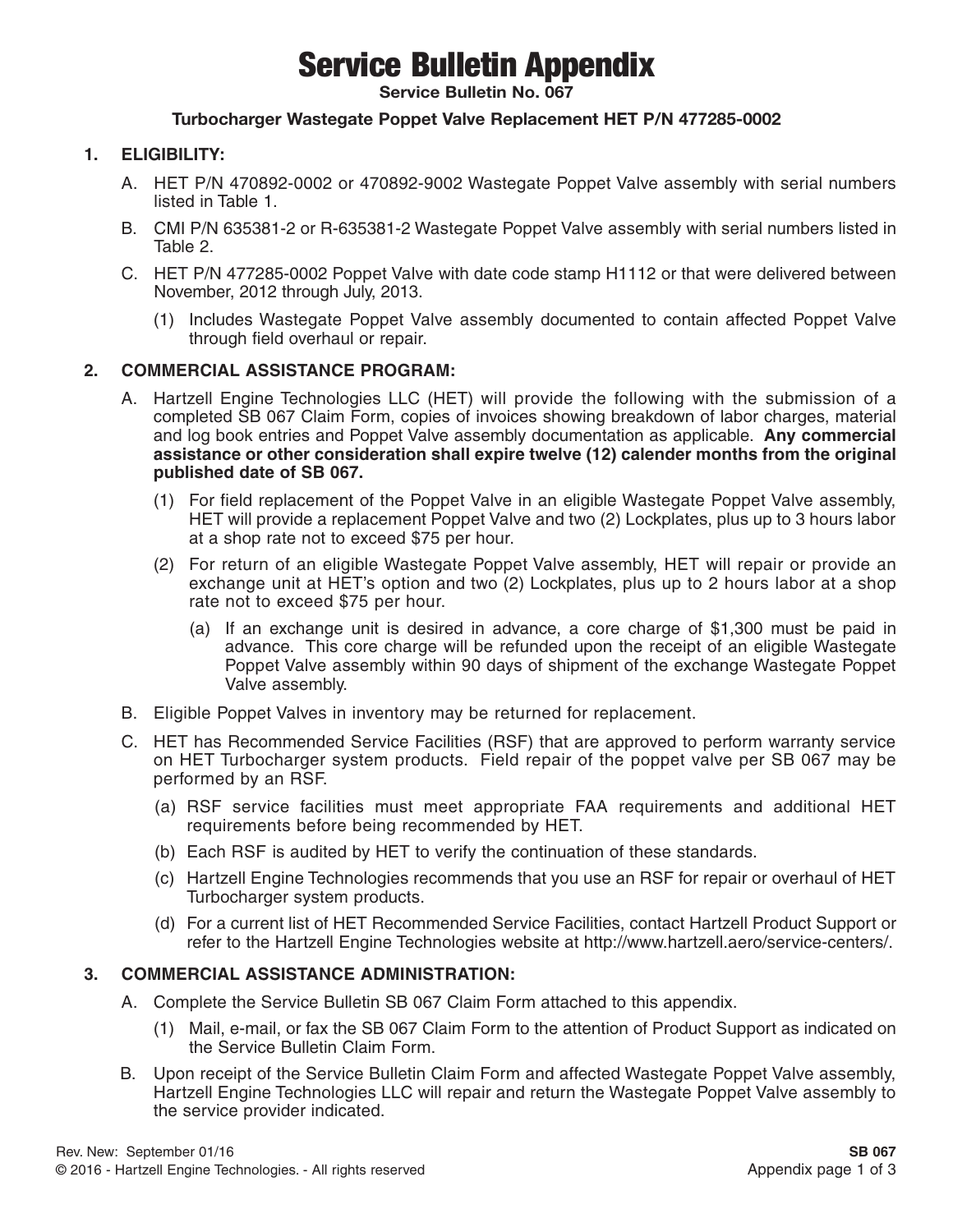## Service Bulletin Appendix

**Service Bulletin No. 067**

#### **Turbocharger Wastegate Poppet Valve Replacement HET P/N 477285-0002**

- C. For labor and material charges:
	- (1) For reimbursement, aircraft/engine service facility must submit an invoice up to the amount specified in section 2, copies of logbook entries, and a completed SB 067 Claim Form .

#### **4. WARRANTY STATEMENT:**

- A The sole warranty for the actions of SB 067 is contained in the HET Limited Warranty Policy issued with the purchase of each new or factory overhauled Wastegate Poppet Valve assembly.
- B. Commercial assistance may apply as stated in this Appendix.
- C. Issuance of SB 067 in no way constitutes an implied or expressed warranty of any kind.
- D. This publication does not imply or state any responsibility for the workmanship of any person or entity performing work or maintenance on the engine or aircraft turbocharging system.

#### **5. CONTACT INFORMATION:**

A. Contact HET Product Support for all communications regarding the technical content of this Service Bulletin.

- (1) Phone +1.334.386.5400 (Option 2)
- (2) Fax +1.334.386.5450.
- (3) E-mail at techsupport@HartzellEngineTech.com.
- (4) Address

Hartzell Engine Technologies LLC 2900 Selma Highway, Montgomery, AL 36108 USA

#### **6. SHIPPING INFORMATION:**

- A. Wastegate Poppet Valve assembly or Poppet Valve being returned for repair/replacement must be securely packaged so no damage will occur in shipment.
- B. A copy of the properly completed SB 067 Claim Form for each affected Wastegate Poppet Valve assembly or Poppet Valve must be placed inside the shipping container.
- C. Wastegate Poppet Valve assemblies must be received undamaged and assembled.

Address package to:

Hartzell Engine Technologies LLC Product Support Department 2900 Selma Highway, Montgomery, AL 36108 USA

Also indicate clearly on the outside of the shipping container:

PRODUCT SUPPORT DEPT / SB 067

D. When using an HET RSF, steps A, B, and C apply except: Follow the shipping instructions required by the RSF.